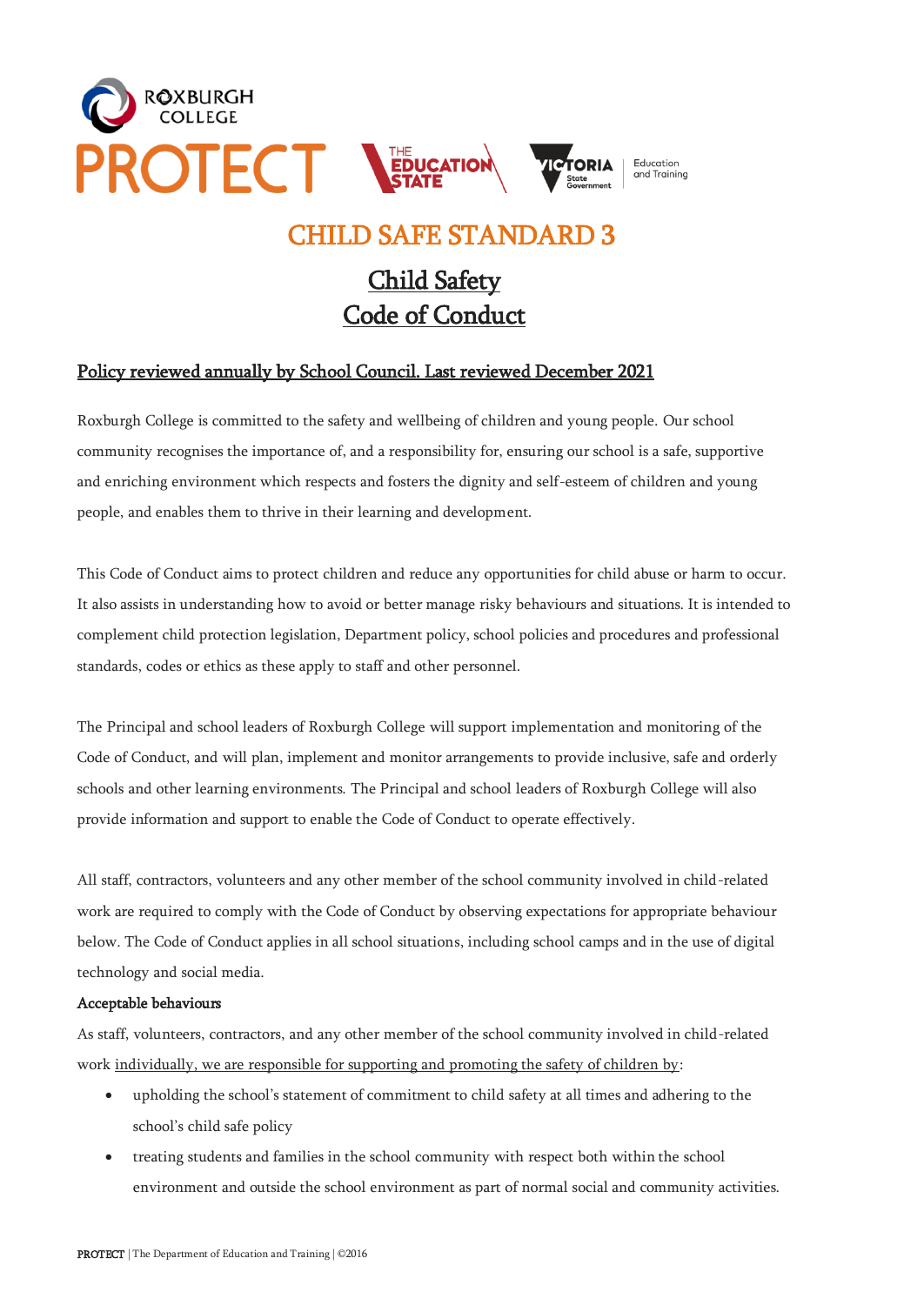- listening and responding to the views and concerns of students, particularly if they are telling you that they or another child has been abused or that they are worried about their safety/the safety of another child
- promoting the cultural safety, participation and empowerment of Aboriginal and Torres Strait Islander students
- promoting the cultural safety, participation and empowerment of students with culturally and/or linguistically diverse backgrounds
- promoting the safety, participation and empowerment of students with a disability
- reporting any allegations of child abuse or other child safety concerns to the school's Principal Fernando Ianni
- understanding and complying with all reporting or disclosure obligations (including mandatory reporting) as they relate to protecting children from harm or abuse.
- if child abuse is suspected, ensuring as quickly as possible that the student(s) are safe and protected from harm.

### Unacceptable behaviours

As staff, volunteers, contractors, and any other member of the school community involved in child-related work we must not:

- ignore or disregard any concerns, suspicions or disclosures of child abuse
- develop a relationship with any student that could be seen as favouritism or amount to 'grooming' behaviour (for example, offering gifts)
- exhibit behaviours or engage in activities with students which may be interpreted as abusive and not justified by the educational, therapeutic, or service delivery context
- ignore behaviours by other adults towards students when they appear to be overly familiar or inappropriate
- discuss content of an intimate nature or use sexual innuendo with students, except where it occurs relevantly in the context of parental guidance, delivering the education curriculum or a therapeutic setting
- treat a child unfavourably because of their disability, age, gender, race, culture, vulnerability, sexuality or ethnicity.
- communicate directly with a student through personal or private contact channels (including by social media, email, instant messaging, texting etc) except where that communication is reasonable in all the circumstances, related to school work or extra-curricular activities or where there is a safety concern or other urgent matter
- photograph or video a child in a school environment except in accordance with school policy or where required for duty of care purposes.